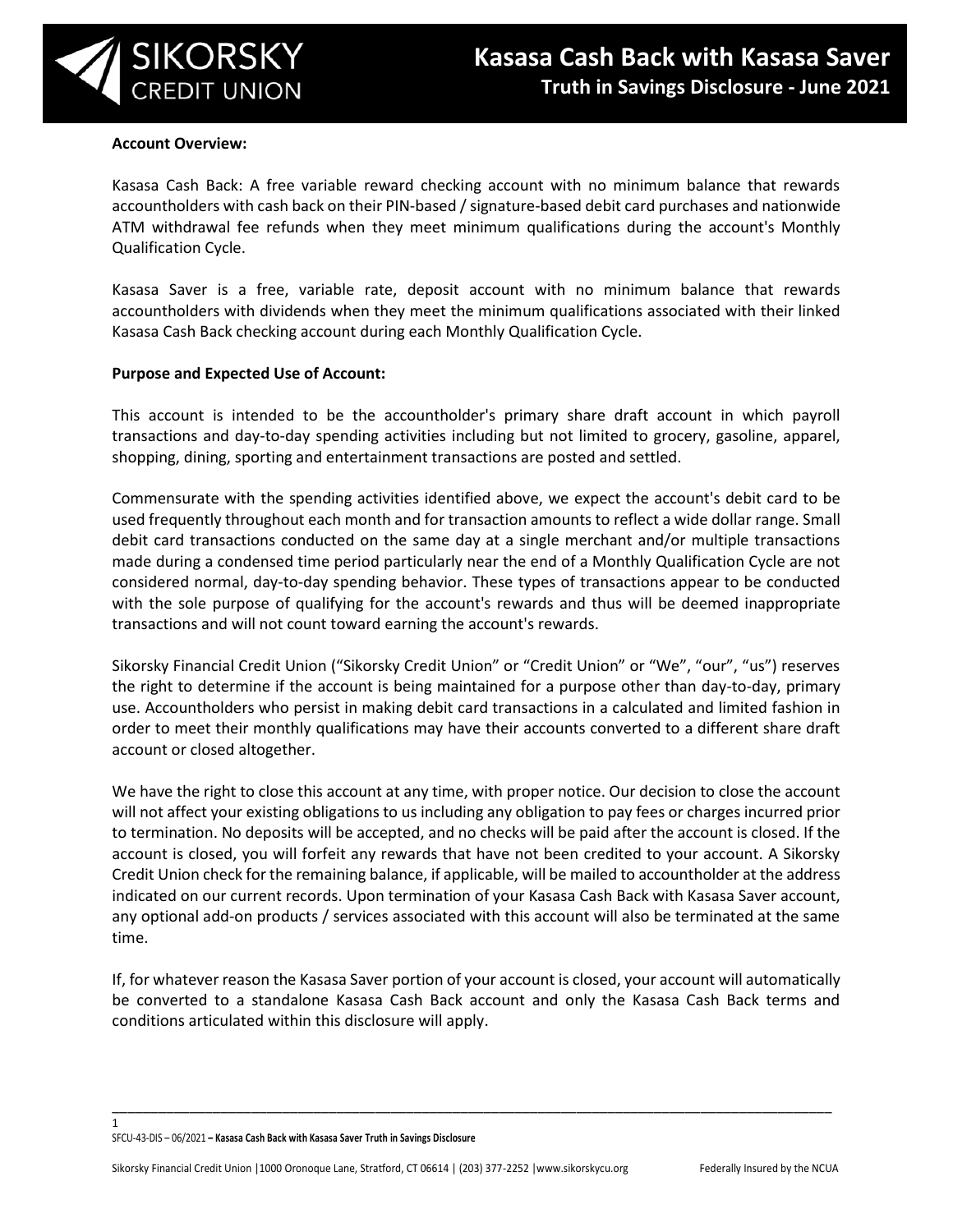# **Dividend Rate & Annual Percentage Yield (APY)**

### **Compounding & Crediting:**

Dividends will be compounded monthly. Dividends will be credited to your Kasasa Saver account on the first processing day of the following statement cycle. If you close your account before the dividends are credited, you will not receive the accrued dividends. Dividends begin to accrue on the banking day you deposit noncash items (for example, checks). "Banking Day" means any business day on which an office of the credit union is open to the public for the purpose of carrying out substantially all of its banking functions. "Business Day" means a calendar day other than a Saturday or a Sunday, January 1, the last Monday in May, July 4, the first Monday in September, the fourth Thursday in November, or December 25. If January 1, July 4, or December 25 falls on a Sunday, the next Monday is not a Business Day. "Statement Cycle" means the period of time for which Sikorsky Credit Union provides a summary of the financial activities and transactions that post and settle to the accountholder's account.

### **Balance Computation Method:**

We use the Average Daily Balance method to calculate the dividends in your Kasasa Saver account. The Average Daily Balance Method is the application of a periodic rate to the average daily balance in the account for the period. The Average Daily Balance is determined by adding the full amount of principal in the account for each day of the period and dividing that figure by the number of days in the period. The period we use is the Statement Cycle.

### **Dividend Rate & Annual Percentage Yield:**

When your Kasasa Cash Back account qualifications are met during a Monthly Qualification Cycle: Kasasa Saver: Average Daily Balances up to and including \$100,000.00 in your Kasasa Saver account earn an APY of 0.75% and Average Daily Balances over \$100,000.00 earn a dividend rate of 0.25% on the portion of the Average Daily Balance over \$100,000.00, resulting in a range from 0.75% to 0.50% APY depending on the account's Average Daily Balance. When your Kasasa Cash Back account qualifications are not met during a Monthly Qualification Cycle:

Kasasa Saver: the Average Daily Balance in the Kasasa Saver account earns a dividend rate of 0.05% resulting in an annual percentage yield of 0.05%.

# **Qualification Information:**

 $\overline{2}$ 

To earn your rewards, the following enrollments must be in place and all transactions and activities must post and settle to your Kasasa Cash Back account during each Monthly Qualification Cycle:

- At least 12 PIN-based and/or signature-based debit card purchases
- Be enrolled in and log into online banking
- Be enrolled in and have agreed to receive e-statements rather than paper statements

Account transactions and activities may take one or more days to post and settle to the account and all must do so during the Monthly Qualification Cycle in order to qualify for the account's rewards. The following activities do not count toward earning account rewards: ATM-processed transactions, transfers

\_\_\_\_\_\_\_\_\_\_\_\_\_\_\_\_\_\_\_\_\_\_\_\_\_\_\_\_\_\_\_\_\_\_\_\_\_\_\_\_\_\_\_\_\_\_\_\_\_\_\_\_\_\_\_\_\_\_\_\_\_\_\_\_\_\_\_\_\_\_\_\_\_\_\_\_\_\_\_\_\_\_\_\_\_\_\_\_\_\_\_\_\_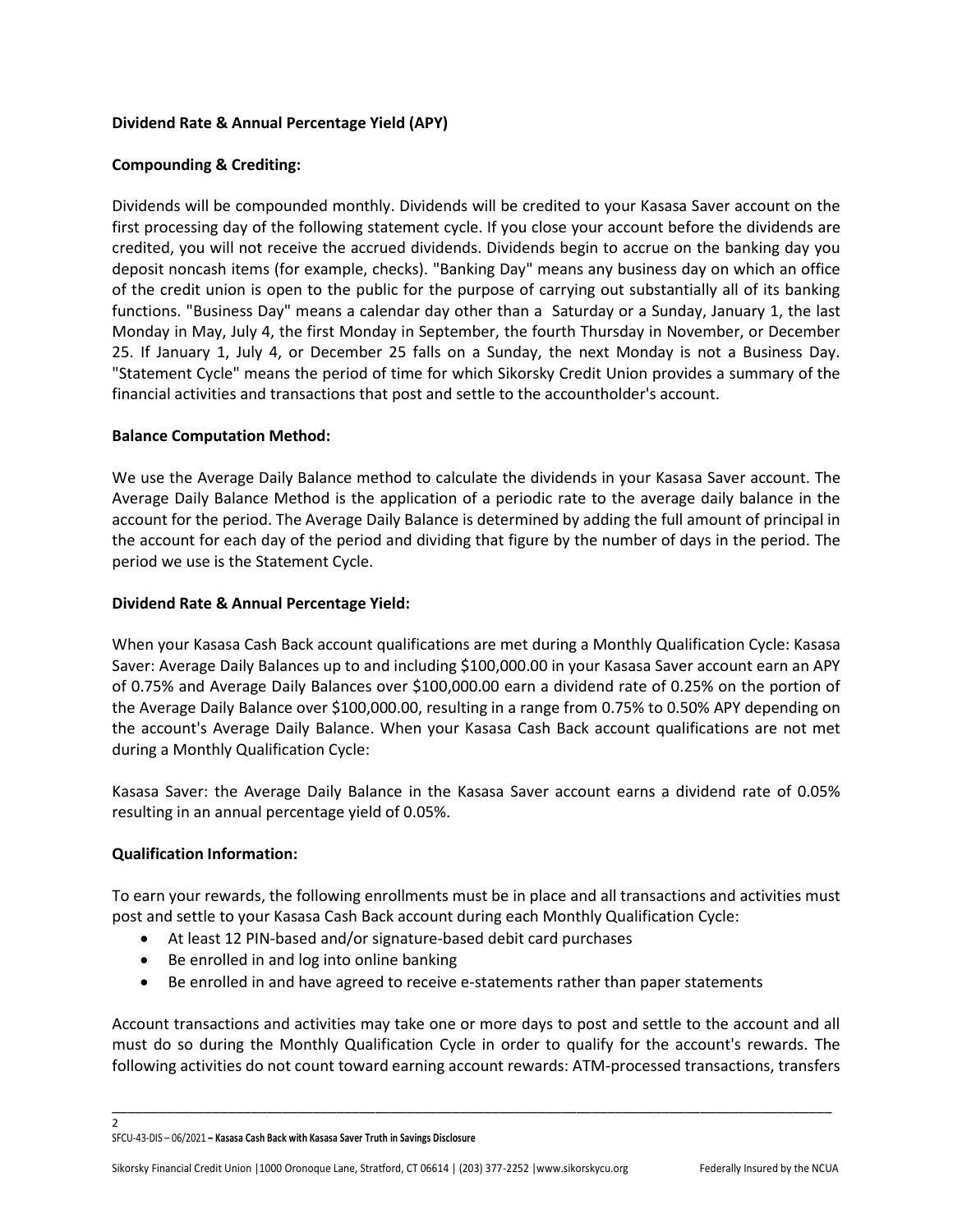between accounts, debit card purchases processed by merchants and received by our credit union as ATM transactions, non-retail payment transactions and purchases made with debit cards not issued by our credit union. Transactions bundled together by merchants and received by our institution as a single transaction count as a single transaction for the purpose of earning account rewards. "Monthly Qualification Cycle" means a period beginning one (1) business day prior to the first day of the current statement cycle through one (1) business day prior to the last business day of the current statement cycle. "Banking Day" means any business day on which an office of the credit union is open to the public for the purpose of carrying out substantially all of its banking functions. "Business Day" means a calendar day other than a Saturday or a Sunday, January 1, the last Monday in May, July 4, the first Monday in September, the fourth Thursday in November, or December 25. If January 1, July 4, or December 25 falls on a Sunday, the next Monday is not a Business Day. "Statement Cycle" means the period of time for which our credit union provides a summary of the financial activities and transactions that post and settle to the accountholder's account.

# **Reward Information:**

When Kasasa Cash Back qualifications are met during a Monthly Qualification Cycle, you will receive \$3.00 cash back on up to a total of \$300.00 PIN-based/signature-based debit card purchases that post and settle to the account during that cycle period. A maximum of \$9.00 cash back payments may be earned per Monthly Qualification Cycle.

In addition, Average Daily Balances up to and including \$100,000.00 in your Kasasa Saver account earn a dividend rate of 0.75% resulting in an APY of 0.75%; and Average Daily Balances over \$100,000.00 earn a dividend rate of 0.25% on the portion of the Average Daily Balance over \$100,000.00, resulting in a range from 0.75% to 0.50% APY depending on the Kasasa Saver account's Average Daily Balance.

You will receive reimbursements up to an aggregate total of \$25.00 (\$4.99 per single transaction) for nationwide ATM withdrawal fees incurred within your Kasasa Cash Back account during the Monthly Qualification Cycle in which you qualified. ATM receipt must be presented within sixty (60) calendar days of transaction for reimbursement of individual ATM fees of \$5.00 or higher. We reimburse ATM withdrawal fees based on estimates when the withdrawal information we receive does not identify the ATM withdrawal fee. If you have not received an appropriate reimbursement, we will adjust the reimbursement amount if we receive the transaction receipt within sixty (60) calendar days of the withdrawal transaction.

When your Kasasa Cash Back account qualifications are not met, no cash back payments are made, and ATM withdrawal fees are not refunded. In addition, the Average Daily Balance in the Kasasa Saver account earns a dividend rate of 0.05% resulting in an annual percentage yield of 0.05%.

Dividends will be credited to your Kasasa Saver account on the first processing day of the following statement cycle. The cash back payments and nationwide ATM withdrawal fee reimbursements earned in your Kasasa Cash Back account will be credited to your Kasasa Saver account on the first processing day of the following statement cycle. APY = Annual Percentage Yield. APY calculations are based on an assumed balance of \$100,000.00 + \$100,000 in your Kasasa Saver account and an assumed statement cycle of thirty-one (31) days. Rates, rewards, and bonuses, if any, are variable and may change after account is opened without notice to you. No minimum balance is required to earn or receive the account's rewards. Rewards less than a penny cannot be distributed. Fees may reduce earnings. You will

\_\_\_\_\_\_\_\_\_\_\_\_\_\_\_\_\_\_\_\_\_\_\_\_\_\_\_\_\_\_\_\_\_\_\_\_\_\_\_\_\_\_\_\_\_\_\_\_\_\_\_\_\_\_\_\_\_\_\_\_\_\_\_\_\_\_\_\_\_\_\_\_\_\_\_\_\_\_\_\_\_\_\_\_\_\_\_\_\_\_\_\_\_

3

SFCU-43-DIS – 06/2021 **– Kasasa Cash Back with Kasasa Saver Truth in Savings Disclosure**